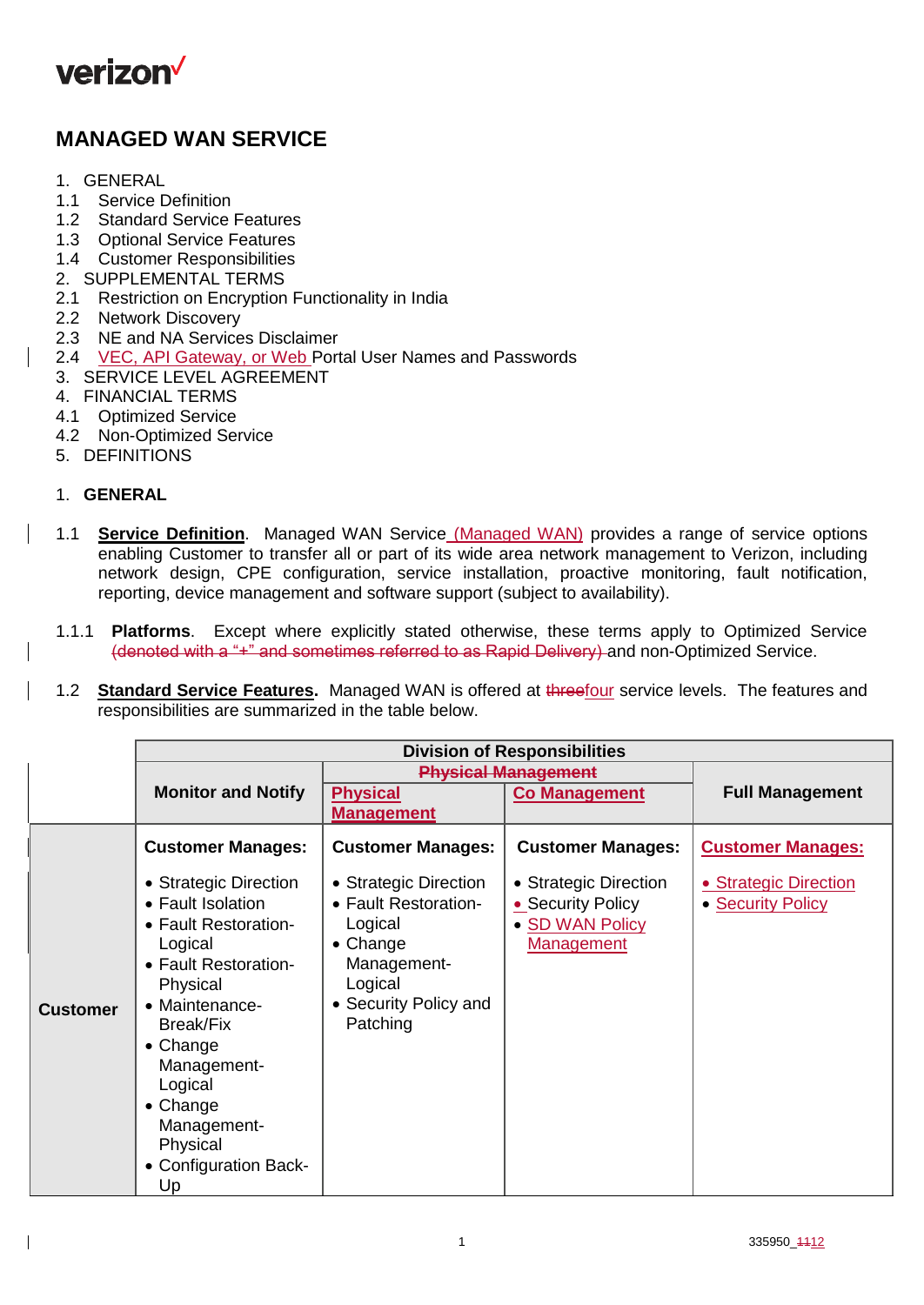

| <b>Verizon Manages:</b><br><b>Verizon Manages:</b><br><b>Verizon Manages:</b><br><b>Verizon Manages:</b><br>• Monitoring<br>• Monitoring<br>• Monitoring<br>• Monitoring<br>• Fault Notification<br>• Fault Isolation<br>• Fault Isolation<br>• Fault Isolation<br>• Fault Notification<br>• Fault Notification<br>• Performance<br>• Fault Notification<br>Reporting<br>· Fault Restoration-<br>• Fault Restoration-<br>• Fault Restoration-<br>• SD WAN Policy<br><b>Physical</b><br>Logical<br>Logical<br>Management if<br>• Fault Restoration-<br>• Fault Restoration-<br>• Maintenance-<br>applicable<br><b>Break/Fix</b><br>Physical<br>Physical<br>• Maintenance-<br>• Maintenance-<br><b>Configuration Back-</b><br><b>Break/Fix</b><br><b>Break/Fix</b><br>Up<br>• Performance<br>• Change<br>$\bullet$ Change<br>Management-Logical<br>Management-<br>Reporting<br>Logical<br>• Change<br>• Change<br>Verizon<br>Management-<br>Management-<br>• Change<br><b>Physical</b><br>Physical<br>Management-<br><b>Physical</b><br>• Configuration Back-<br>• Configuration Back-<br>Up<br>Up<br>• Performance<br>• Performance<br>Reporting<br>Reporting<br>• Security Patching<br><b>Security</b><br>• SD WAN Policy<br><b>Patching</b> Change<br>Management if<br><del>Management</del><br>applicable<br>Change management of applicable software licenses that may be configured on Managed Devices | • Security Policy and<br>Patching |  |  |
|------------------------------------------------------------------------------------------------------------------------------------------------------------------------------------------------------------------------------------------------------------------------------------------------------------------------------------------------------------------------------------------------------------------------------------------------------------------------------------------------------------------------------------------------------------------------------------------------------------------------------------------------------------------------------------------------------------------------------------------------------------------------------------------------------------------------------------------------------------------------------------------------------------------------------------------------------------------------------------------------------------------------------------------------------------------------------------------------------------------------------------------------------------------------------------------------------------------------------------------------------------------------------------------------------------------------------------------------------------------------------------------------------------|-----------------------------------|--|--|
|                                                                                                                                                                                                                                                                                                                                                                                                                                                                                                                                                                                                                                                                                                                                                                                                                                                                                                                                                                                                                                                                                                                                                                                                                                                                                                                                                                                                            |                                   |  |  |
| does not include responsibility for tracking device-specific liconses where the device yender n<br><del>new device acqu</del>                                                                                                                                                                                                                                                                                                                                                                                                                                                                                                                                                                                                                                                                                                                                                                                                                                                                                                                                                                                                                                                                                                                                                                                                                                                                              |                                   |  |  |

Change management of applicable software licenses that may be configured on Managed Devices does not include responsibility for tracking device-specific licenses where the device vendor permits re-use on new device acquisition.

- 1.2.1 **Monitor and Notify Service Level**. The most basic level of Managed WAN is Monitor and Notify, under which Verizon, provides the following capabilities described below.
	- **Monitoring**. Verizon proactively monitors all Managed Devices up to the local area network (LAN) interface of the Managed Device 24 hours a day, 7seven days a week. Verizon will manage devices that are certified by Verizon.
	- **Notification and Resolution.** Verizon will create a trouble ticket and send a notification to Customer's designated point of contact within 15 minutes of Verizon's determination of a Managed Device or transport failure. Following the creation of a trouble ticket, Verizon will ia) if the trouble is due to a Verizon transport serviceService, troubleshoot the transport serviceService until the problem has been verified as fixed and the ticket will then be closed; or  $\frac{1}{10}$  if the trouble is due to causes other than a Verizon transport serviceService, inform Customer of the fault and monitor the ticket.
	- **Managed Services Customer PortalPortals**. Verizon will provide a managed services portal on the Verizon Enterprise Center (VEC) [\(www.verizonenterprise.com](http://www.verizonenterprise.com/) or other website provided by Verizon from time to time (VEC). The VEC provides a consolidated view of Customer Network information 24 hours a day,  $7$  seven days a week and real time access to project status, contact information, and information about Managed Devices. The Cloud-Controlled Routing (CCR) portal (Web Portal) is also accessed via the VEC.
	- 2 335950\_4412 **Web Portal Administrative Access.** If Customer has Monitor and Notify Cloud-Controlled Routing (CCR) Customers, Customer will have write administrative access to logically manage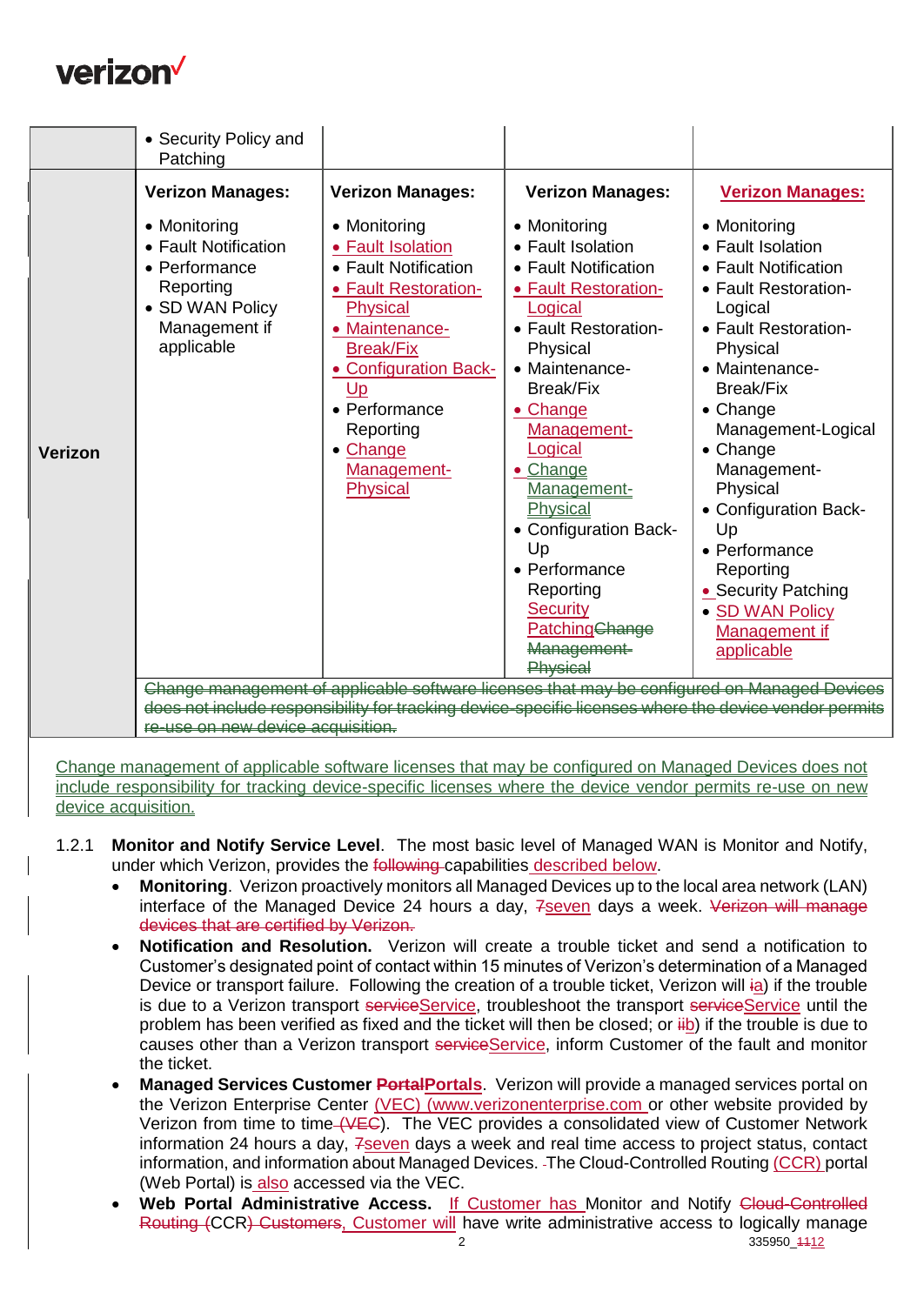

their Managed Devices. Customer shall not add, move or remove devices or licenses to the dashboard, add or remove administrators in the Web Portal dashboard to ensure that devices, licenses and administrators are those provisioned onby Verizon-systems. Verizon must have write administrative access to Managed Devices for provisioning and management through the Web Portal.

- **Digital Connect API Gateway**. Verizon will provide access to the Digital Connect API gateway [\(https://digitalconnect.verizon.com\)](https://digitalconnect.verizon.com/) (API Gateway) so Customer can develop application program interfaces (API) to allow for ebonding to Verizon for services such as incident management or change management.
- 1.2.2 **Physical Management Service Level**. The Customer can choose Physical Management which contains the capabilities of Monitor and Notify plus additional capabilities described below. As part of Managed WAN Physical service, Verizon provides the following capabilities:
	- **Design Services**. Verizon will create a Customer design document (CDD) based on a written statement of requirements (SOR) agreed to by Customer. Verizon will activate, monitor, and manage the Customer Network as designed in the CDD.
	- **Monitoring and Resolution.** Verizon provides physical fault detection, isolation, and monitoring services for Managed Devices, 24 hours per day, 7seven days per week. Verizon will resolve physical faults whether caused by Verizon, Customer or third party issues. Managed Device logical faults are Customer's responsibility. Customer will inform Verizon of physical faults once Customer has completed its logical troubleshooting if Verizon is the maintenance provider for Customer's CPE.
	- **CCR Network Image.** ForIf Customer has Physical Management CCR, a current image of Customer's networkCustomer Network is stored on the Cloud Infrastructure, but a. A roll-back to previous configurations is not supported.
	- **Change Management Activities.** Verizon will perform the change management activities shown on the VEC as Standard Change Management at no charge. Optional Change Management activities will be performed at the rates shown below.
- 1.2.3 1.2.3 **Full Management.** The Customer can choose Full Management, which contains the capabilities of Monitor and Notify and Physical Management plus additional capabilities described below.
	- **Monitoring and Resolution.** Verizon will resolve both logical and physical issues, with Customer's cooperation, either remotely or by dispatching a technician, whether caused by Verizon, Customer or a third party.
	- **Web Portal Administrative Access.** If Customer has Full Management CCR CustomersCustomer will have read-only administrative access in the Web Portal.
- 1.2.4 1.2.4 **Co Management.** Customer can choose Co Management, which contains the capabilities of Full Management but allows Customer to manage certain capabilities as described below.
	- **SD WAN Policy Management.** If Customer has Co Management, Customer can make certain policy changes using the VEC or API Gateway for SD WAN service features. Additional service features will be added to the VEC and API Gateway from time to time. Verizon, working with Customer, will set the initial policies during implementation. Additionally, Verizon will, from time to time, set policies that are not accessible to Customer. Customer may obtain a list of available policies by way of the VEC or API Gateway or by contacting Customer's account manager. Customer acknowledges and agrees that policy changes made by Customer may negatively impact application traffic performance.
- 1.2.41.2.5 **Implementation Options.** Managed WAN has two implementation options to bring devices under Verizon management:  $\frac{f_i(a)}{a}$  Managed Implementation, which applies to Customer or Verizon provided devices and (iib) Managed Take Over, which applies to existing, operating networks with Customer-provided devices. Both are subject to an SOR to be agreed upon by the Parties.

## 1.2.51.2.6 1.2.5 **Managed Device Software Release Management.**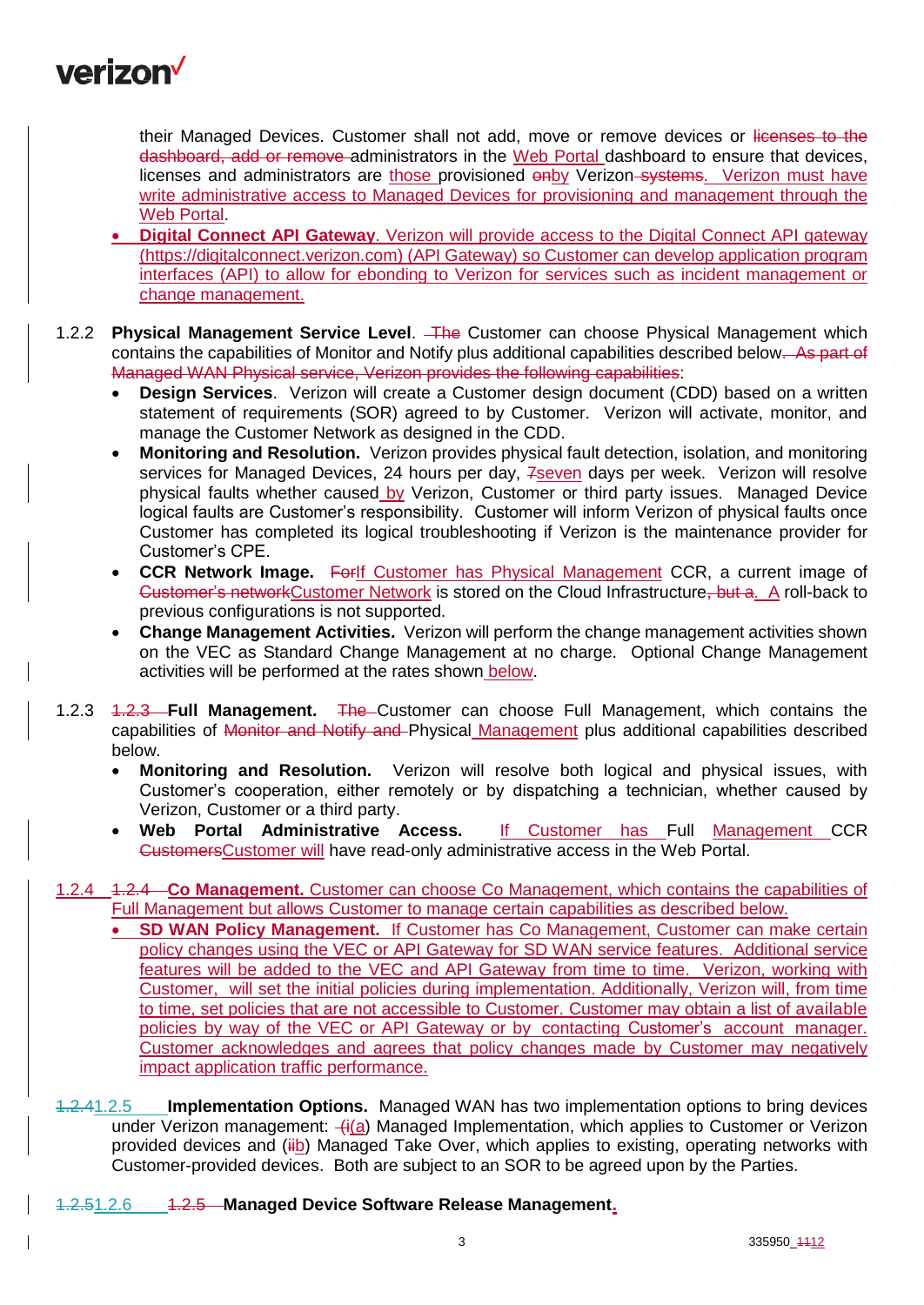

- 1.2.5.11.2.6.1 1.2.5.1 **Installation***.*Verizon will provide relevant software patches and updates as provided by the Managed Device manufacturer from time to time for installation during a fixed update time period, mutually scheduled by the parties. Warranties on software updates, if available, will be provided directly by the Managed Device manufacturer.
- 1.2.5.21.2.6.2 1.2.5.2 **Testing.** At Customer's request, Verizon will make commercially reasonable efforts to make available the resources of Verizon's Customer Test Center (CTC) for the purpose of testing Managed Device manufacturer software prior to the implementation of such software. Verizon's ability to control the implementation of any new Managed Device manufacturer software release may be limited by rules established by the Managed Device manufacturer software. CTC testing may be subject to additional fees and result in delay of the software deployment.

### 1.3 **Optional Service Features**

- 1.3.1 **Network Discovery.** Network Discovery is provided to as part of the Managed Take Over Customersimplementation for certain management features as part of the implementation. Otherwise. Customers may order Network Discovery subject tofor an additional costCharge. If Customer orders Network Discovery, Verizon will electronically collect information on CPE connected to the Customer's managed network.
- 1.3.2 **Third Party Transport Service.** With the Third Party Transport Service feature, if Customer has two or more managed Customer Sites, Verizon will monitor and manage covered third-party provided transport services and inform Customer of the existence of outages or problems with those third-party provided services.
- 1.3.3 **Device Management.** For device management, Customer may select "Router Management," ", SD WAN Management,<sup>""</sup>, Virtual Host Management," ", Software Defined Secure Branch," ", Analog VoIP Gateway," ". Satellite Device Management," or "Cloud-Controlled Routing." CCR. Router Management and Cloud-Controlled RoutingCCR are available with all Managed WAN service levels. To effectively manage the networkCustomer Network, all Customer sitesSites with Cloud-Controlled management as part of Managed WAN or other Verizon Services (e.g., CCR, Cloud-Controlled Switching for Managed LAN, and Cloud-Controlled Access Point for Managed WLAN) must be at the same service level. Satellite Device Management, SD WAN Management and Software Defined Secure Branch are available with either Full Management, Co Management or Monitor and Notify service level.. Virtual Host Management, and Analog VoIP Gateway are only available with Full Management.
- 1.3.4 **SD WAN Management + and Software Defined Secure Branch + Service Description.+.**  Verizon proactively monitors all Verizon certified SD WAN Management and Software Defined Secure Branch Managed Devices up to the host controller for such Managed Devices, 24 hours a day, 7seven days a week.
	- **SD WAN Management (For select Managed Devices with Cisco SD- WAN Software).** With SD WAN Management, Verizon monitors application traffic performance based on flexible Customer-established policies that classify its traffic into application categories and define minimal requirements for loss, delay, and jitter per traffic or application group, such that application traffic can be routed over the preferred network paths as defined by the Customer.
		- **Software Defined Secure Branch (For select Managed Devices with Versa or Fortinet**
			- **Software).** With Software Defined Secure Branch, Verizon will provide programmable, rulesbased WAN routing services, optional security services, and centralized management. Not all services and options listed below are available for every vendor software. This feature maps Customer application traffic over Customer's networkthe Customer Network in accordance with Customer defined routing policies which can be updated by Customer either manually or automated-automatically. Policies are customizable on an application-byapplication basis. Customer may request a list of the features included in each package by vendor by contacting Customer's account manager. Available servicesoptions as part of this feature are based on vendor license capabilities and Verizon support capabilities, and may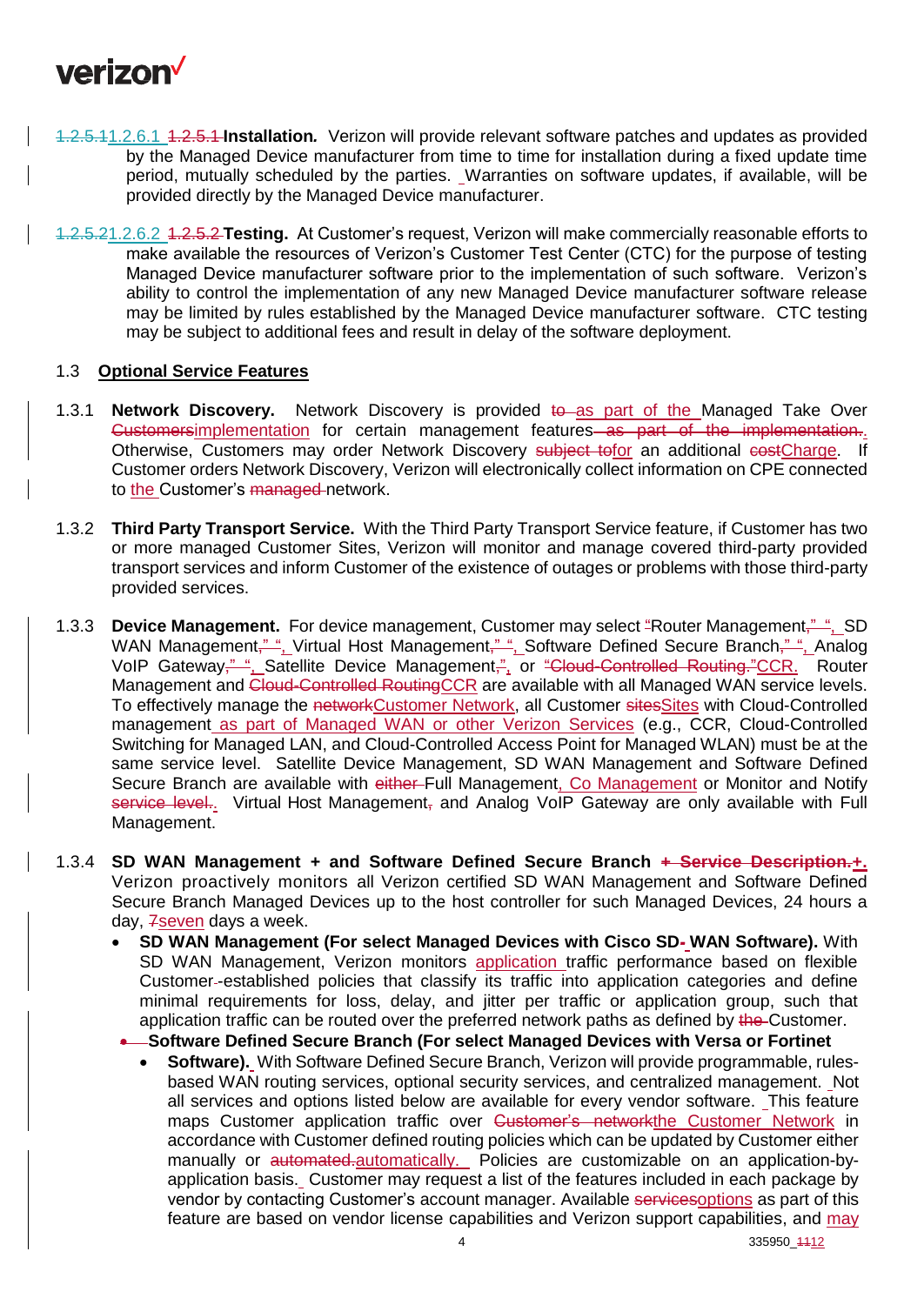

include the options below:

- o **Routing.** The routing function enables basic routing capabilities with support for common routing protocols**.**
- o **SD WAN Function.** The SD WAN function monitors networkCustomer Network performance for each relevant pair of source and destination sites and sends application traffic onto those paths that best meet Customer's policies. It also allows definition of parameters to prioritize handling of different types of application data through the quality of service (QoS) policy.
- o **Centralized enforcement of access control and network policies.** Any changes to the policy will be applied across the networkCustomer Network automatically.
- o **Encrypted Control and DataApplication Traffic.** The application traffic can be encrypted end to end for additional protection of the data as it traverses the networkCustomer Network.
- o **Security Function.** Upon Customer's order, Verizon will provide security functions including firewall, intrusion prevention, and content filtering services.
- 1.3.5 **Managed Device Enhanced Features.** For selected devicesselect Managed Devices under Full Management., Verizon can provide configuration, implementation, administration, monitoring, support, reporting (if applicable), and installation of available manufacturer-provided and/or hardware patch/upgrades for the following features as selected by Customer**.**
	- **Firewall**. With Firewall, Verizon will manage Customer-selectable zones (e.g. external or untrusted, internal or trusted, DMZ), firewall policies, and firewall rule sets between all zones.
	- **Content Filtering.** With Content Filtering, Verizon will configure the feature to interface with Customer's Websense server based on information provided by Customer. Customer can use that server, and/or a backup list of up to 25 URL filters, to control web-based content accessed by end users.
	- **Switching (For LAN Module on a Managed Device).** With LAN Module Switching, Verizon provides additional LAN ports on the Managed Device. Verizon monitors the LAN module generally, but not individual ports.
	- **Intrusion Prevention.** With Intrusion Prevention, Verizon will detect, alert, and in some cases block attacks (intrusions) on <del>Customer's managed network</del>the Customer Network, using intrusion prevention signature files provided by the Managed Device manufacturer.
	- **Encryption.** With Encryption, in countries where it is available, Verizon will encrypt Customer dataapplication traffic between Managed Devices on the Verizon Private IP networkNetwork. Customer will provide at least two additional Managed Devices with the Encryption feature to act as key servers. If circumstances arise that cause the Encryption feature to fail and prevent communication to and from that Managed Device, Customer will notify Verizon.
	- WAN Acceleration. With WAN Acceleration, Verizon will optimize application traffic using compression, caching protocol optimization where other Sites on the Customer's managed networkCustomer Network have compatible application optimization CPE.
	- **Wireless LAN Controller Management.** With Wireless LAN Controller Management, Verizon will configure the Managed Device to provide Wireless LAN controller management capabilities for Customer Network Sites with compatible access point CPE.
	- **Lightweight Access Point Management.** With Access Point Management, Verizon will configure the Managed Device with embedded Access Point functionality such that it will interoperate with Verizon Managed Wireless LAN service.
	- **IPSec Tunneling.** With IPSec Tunneling, available on certain Managed Devices, Verizon enables the tunneling and encryption of Customer dataapplication traffic between two Managed Devices. Enabling this feature on a remote Managed Device is dependent on the same feature being enabled on a separate Customer Managed Device, typically located at the Customer hub site.
	- **Wireless LAN Access Point.** With Wireless LAN Access Point, available on certain Managed Devices that have Access Point functionality, Verizon will configure the Managed Device as a Wireless access point so long as at least one other site or Managed Device in Customer's networkthe Customer Network has a compatible Wireless LAN Controller.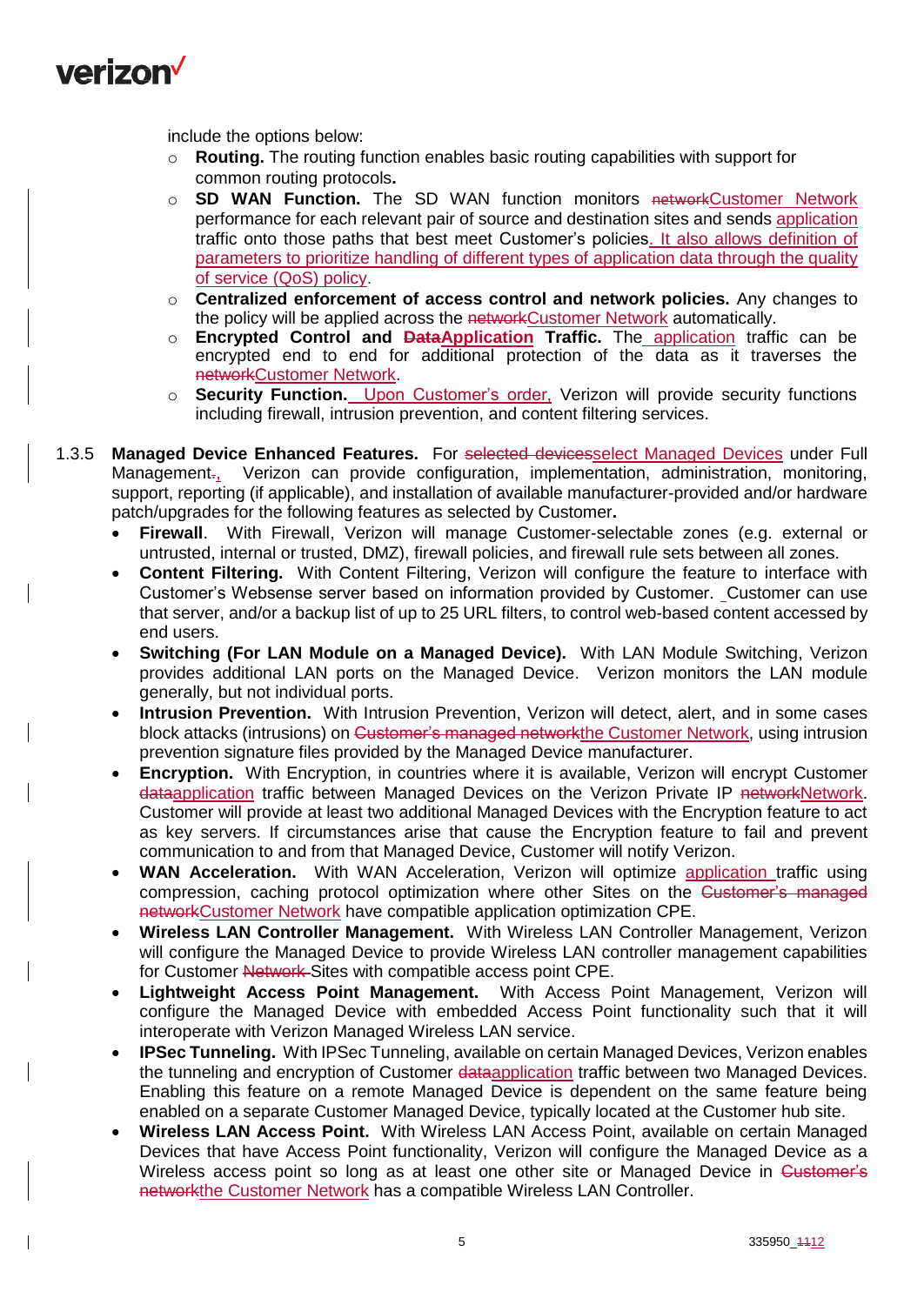

- **Virtual Blade Management.** With Virtual Blade Management, Verizon makes available management of the blade on certain Managed Devices that support additional hardware used to host Virtual Machines (VMs) running Virtual Network Services (which above-described combination may also be referred to as Virtual Network Functions). To the extent Virtual Network Services are required, they are to be purchased separately.
- **Managed VoIP Services including Voice Gateway, Analog VoIP Gateway, and Multi-Service IP-to-IP Gateway**. With Managed VoIP Services, Verizon will manage VoIP CPE Elements (not VoIP Service devices such as phones) at the same management level as the related Managed Devices. Certain Customer roles and responsibilities for the underlying VoIP Service may be impacted by Managed VoIP Services. Verizon will work with Customer to address such impacts.
- **Application Aware Routing + (For select Cisco Managed Devices).** With Application Aware Routing, Verizon monitors traffic performance based on flexible Customer-established policies, that classify its traffic into categories to the granularity of applications, and define minimal requirements for loss, delay, and jitter per traffic or application group, such that application traffic can be routed over the preferred network paths as defined by the Customer.
- **Virtual Host Management +.** Virtual Host Management supports a universal CPE device deployed to Customer's premises.the Customer Site. This hardware device is used to host Virtual Machines (VMs) virtual machines running Virtual Network Services virtual network services (which may also be referred to as "Virtual Network Functions") which include Security and WAN Services. Customer acknowledges that Virtual Host Management covers the universal CPE device only, and does not cover any Virtual Network Functions hosted on that universal CPE. For Virtual Network Functions hosted on the universal CPE, Customer must purchase Virtual Network Services under a separate Contractseparately.
- **Cloud Security Services +.** For select Managed Devices, Verizon will configure and manage the connection from the Managed Device to an external cloud-based security service. Approved security services may be provided by Verizon or a third party.
- **Embedded WiFi +.** For select Managed Devices, Verizon will configure and manage WiFi service; WiFi services are standalone and not compatible or interoperable with Managed Wireless LAN service.

#### 1.3.6 **WAN Analysis.** (non

1.3.6.1 **Non-Optimized Service** only) For customers receiving**.** If Customer receives non-Optimized Managed WAN services, the terms and conditions for WAN Analysis are located at the following URL:

For U.S. Services: www.verizonenterprise.com/external/service\_quide/reg/cp\_war\_plus\_wan\_analysis\_reporting.pdf

For non-U.S. Services:

[www.verizonenterprise.com/external/service\\_guide/reg/cp\\_war\\_plus\\_wan\\_analysis\\_reporting\\_2017](http://www.verizonenterprise.com/external/service_guide/reg/cp_war_plus_wan_analysis_reporting_2017DEC01.pdf) [DEC01.pdf](http://www.verizonenterprise.com/external/service_guide/reg/cp_war_plus_wan_analysis_reporting_2017DEC01.pdf)

For

- 1.3.6.2 **Optimized Service**<sub>7</sub>. For Managed WAN +, WAN Analysis includes support for application aware routingApplication Aware Routing reports for Verizon-supported vendors. WAN Analysis is not included for certain software license levels under Software Defined Secure Branch that do not include application aware routing functions Application Aware Routing functions. When Application Aware Routing is included then WAN Analysis reporting – ETM Select + Netflow is required pursuant to a separate agreement.
- 1.3.7 **WAN Backup.** With WAN Backup, Verizon configures a Managed Device to support a second access circuit (over separately provided by Verizon or a third party service) in the event the primary network connection fails.
- 1.3.8 **Network Analysis Service (NA).)** (For Customer Networks with 20 or more Managed Devices with a United Statesan Agreement governed by U.S. law contract).With Network AnalysisNA, Verizon will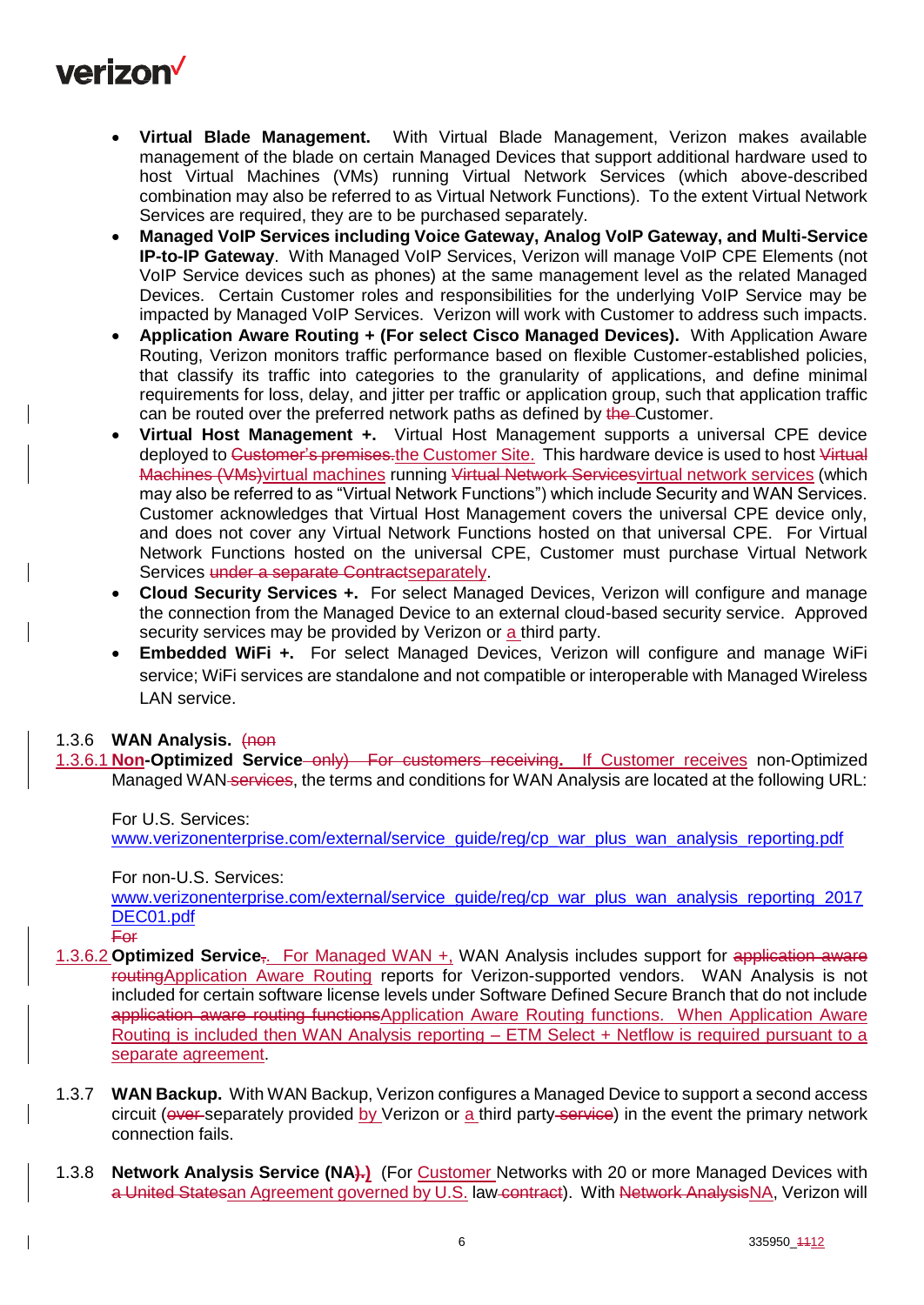

provide monthly network analysis reporting, including interactive monthly calls to review that reporting, starting 60-90 days after installation.

- 1.3.9 **Network Engineering Service (NE).)** (For larger Customer Networks, i.e., those with 20 or more Managed Devices under Full Management). With Network EngineeringNE, Verizon provides engineering planning, design and change-management support services.
- 1.3.10 **Managed WAN Support for Private IP (PIP) Dynamic Network Manager.** Verizon PIP Dynamic Network Manager service is available in either fully automated or semi-automated mode for Managed Devices under Full Management. For Full Management, Verizon is responsible for updating both Provider Edge (PE) and Customer Edge (CE-devices.) Managed Devices. Verizon will make changes only to PE devicesManaged Devices for Physical and Monitor and Notify management levels; Customer is responsible for any changes to the CE deviceManaged Devices.
- 1.3.11 **Cloud-Controlled RoutingCCR Reporting.** This feature enables Customer to access comprehensive daily and ad hoc reporting via the Web Portal – which may aid Customer in accessing the health and performance of Managed Devices under Cloud-Controlled Routing – via the Web Portal, which is available on the VECCCR.
- 1.3.12 **Guest Access.** Verizon offers two Guest Access options available per Lightweight Access Point or Wi-Fi-enabled Managed Device under Cloud-Controlled Routing: (iCCR: (a) Cisco Meraki, with additional information available at the Web Portal; and (iib) Purple Wi-Fi, with additional information available at<http://verizon.purplewifi.net/> or other URL provided by Verizon from time to time (the Guest Access Portal). These Guest Access options provide the following functionality:
	- **Guest Wi-Fi.** Log-in pages can be created to provide Customer's guests with Wi-Fi access to Customer's network through a tailored splash page presenting Customer's brand identity and offering various login options to facilitate access by Customer's guests.
	- **Mobile Location Analytics (MLA).** This feature enables Customer to choose to (ia) capture information broadcast by the wireless devices of quests and end users (collectively, such data is hereinafter referred to as MLA Data); and (iib) use MLA Data for the protection of Customer's networkthe Customer Network and marketing purposes.
	- **Content Filtering (Purple Wi-Fi-only).** Customer can block inappropriate content by requesting either a specific category of siteswebsites to be blocked or the specific siteswebsites. Customer also has the option to limit traffic via bandwidth controls.
- 1.3.13 **Splash Page Design Support.** Verizon provides splash page design in basic or customized forms.
	- **Basic.** Basic splash page design support provides up to two hours of minor customization of a one-page, pre-defined, guest access splash page template on either the Cisco Meraki- or Purple WiFi-based platforms. Basic splash page design support consists of adding Customer's logo to the splash page and styling the page with Customer's corporate color scheme and font. Only styling changes will be made. No structural or layout changes will be made to any pre-defined template as part of this Basic option.
	- **Customized.** Customized splash page design support provides up to eight hours of professional services to fully customize a one-page quest access splash page. Customer's typography, graphics, images, and links may be utilized if provided in HTML or CSS.

#### 1.4 **Customer Responsibilities**

1.4.1 **Out of Band (OOB) Access**. Unless otherwise agreed, Customer will provide out of band accessOOB Access to each Managed Device over a separate PSTN line or wireless connection (which may include backup wireless), where required and consistent with Verizon specifications for troubleshooting purposes. Out of BandOOB Access is not required for the Monitor and Notify service level. For Managed WAN Physical, Customer also will provide Verizon read access to the Managed Device configuration, and will maintain any software licenses associated with Managed Devices. Customer will provide Verizon the Simple Network Management Protocol or (SNMP) read/write community string to any Managed Device whose configuration it wants Verizon to automatically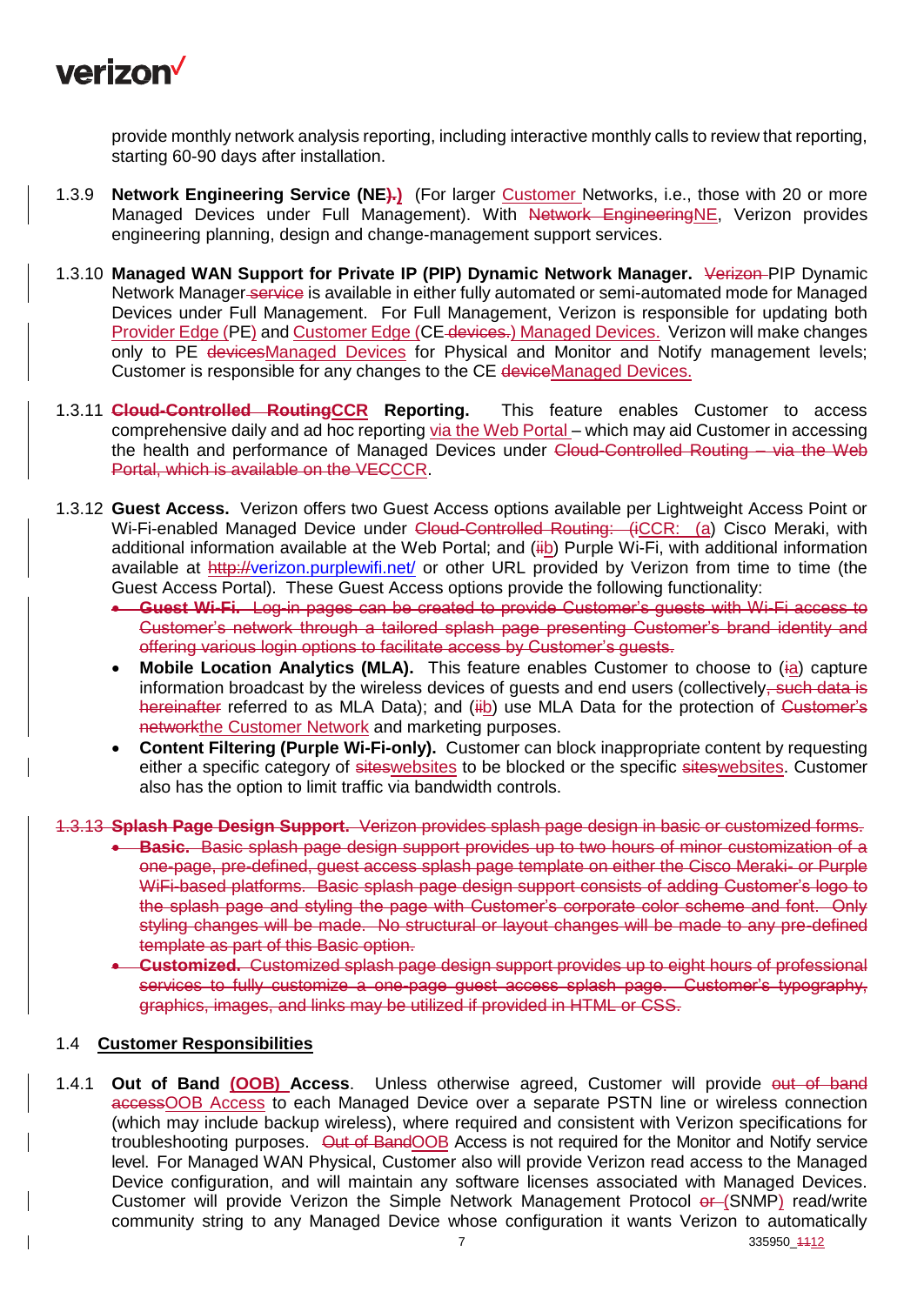

backup. For Customer Sites with two or more circuits, Customer may utilize the "alternate access" circuit in lieu of either PSTN or wireless out of bandOOB connection. Managed Devices under Cloud-Controlled RoutingCCR do not require out of band accessOOB Access.

- 1.4.2 **Wireless OOB from Verizon.** Verizon may provide Customer with the option to order a Wireless out of band (OOB) for approved Managed Devices. The Wireless OOB provided on the SIM card will be machine-to-machine (M2M) data only (no voice) and carrier service data (CSD) and that the PIN code of the SIM card will be removed.
- 1.4.3 **Physical Verification of Managed Devices**. Upon Verizon's request, Customer will reboot the Managed Devices, provide the LED light statuses of the 3rdthird party provider Network Terminating Unit where applicable, verify equipment power, verify if all cables are securely connected, and insert a loopback plug.
- 1.4.4 **Customer Initiated Site Maintenance**. Customer will notify Verizon viausing a Customer Maintenance Change Management Request via the VEC of any maintenance (powering down the site/managed device/3<sup>rd</sup>third party provider Network Terminating Unit, resetting equipment, recabling, physical equipment move) that may affect the operating status of the Managed Devices.
- 1.4.5 **Customer Owned CPEEquipment.** Managed Take Over or Managed Implementation may show Customer's CPECustomer Equipment needs upgrading before it can be managed. Verizon will manage such CPECustomer Equipment after the upgrade is complete. Customer is responsible to refresh the CPECustomer Equipment as required, including upgrades for Managed Device Enhanced Features, end-of-life conditions, and the like.
- 1.4.6 **Managed VoIP Services**. Customer will do the following for Managed VoIP Services:
	- **Configuration Requests**. Confirm configuration of its active Managed VoIP Services is consistent with its preferences.
	- **PSTN Lines.** Arrange for the purchase and installation of any PSTN lines for its Verizon or third party VoIP Service design.
	- **Feature Changes.** Make feature changes at the user or administrator level (e.g., setting up call forwarding for a phone or establishing an auto-attendant) through the VEC.
	- **IP Phone and PBX Changes.** Make IP phone and IP PBX configuration changes (unless Customer is subscribed to Verizon Managed IP PBX Service).
	- **Server Support.** Implement and maintain a server (e.g., for Cisco, a TFTP *[(trivial file transfer*) protocol]) server) for IP phone configuration support.
- 1.4.7 **Guest Access Notice.** Customers utilizing the MLA feature must display a notice, in a conspicuous location proximate to the area where the MLA data is collected, that at a minimum: (ia) identifies Customer as the Data Controller (as defined in applicable law); (iib) describes the type of personal informationdata collected; (iiic) describes the purpose(s) for which quests' and end users' personal informationdata is processed; (ivd) provides a summary of Customer's privacy practices and/or a link to its privacy policy; ( $\psi e$ ) describes any third parties to which Customer will disclose the personal information data of quests and end users and the countries to which such personal information data may be transferred;  $(\forall f)$  explains how guests and end users can contact the privacy officer or other person who is accountable for the Customer's privacy practices and how to access and/or correct their personal information; (viidata; (g) explains how such guests and end users can opt out from the collection and processing of their personal informationdata; and (viiih) notifies guests and end users that their decision not to opt out constitutes consent to the collection, processing, transfer and use of their personal informationdata. Where the guest or end user is located outside of the United States, the opt out requirement in subsections ( $\frac{1}{4}$ ) and  $\frac{1}{4}$ ) above will not apply and instead the notice must: (4i) include an "opt-in" click box or other mechanism that guests and end users must check or accept prior to gaining access to the MLA feature; and (2ii) notify guests and end users that their decision to opt-in constitutes express consent to the collection, processing, transfer and use of their personal informationdata in accordance with the terms described in (ia) through (vif) herein.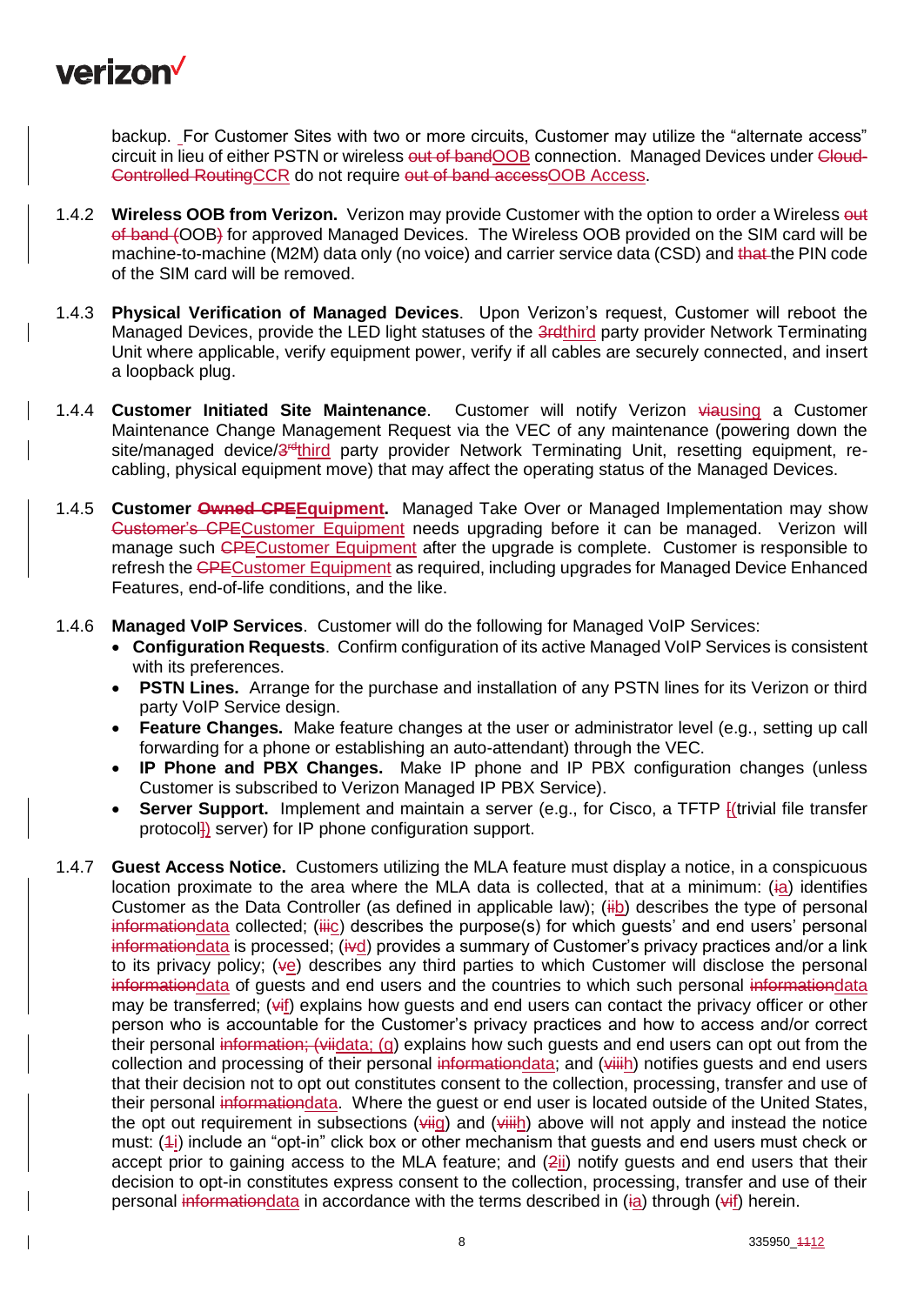

## 2. **SUPPLEMENTAL TERMS**

- 2.1 **Restriction on Encryption Functionality in India.** Customer will not performPrior to connecting any bulk encryption in connection withequipment to Verizon Facilities in India. The use of encryption shall be governed by Customer must obtain prior evaluation and approval from the government policy/rules made under the Information Technology Act, 2000. Customer is responsible for any encryption/decryption activityrelevant telecom authority.
- 2.2 **Network Discovery.** Customer will provide Verizon with accurate information about proper scope of the Network Discovery, represents that it has all necessary authority to have Verizon undertake the Network Discovery requested under these terms, and will indemnify Verizon and its employees, affiliates and agents against any liability if it does not. Verizon reserves the right to stop or withhold from performing Network Discovery, at its sole discretion. Customer's sole remedy for any failure, inadequacy or other problem of Network Discovery is to request that Verizon re-perform it.
- 2.3 **NE and NA Services Disclaimer**. Customer will make its own independent decision whether to consider or implement any Verizon recommendation, referral or introduction in connection with NE and/or NA (collectively "Recommendations").
- 2.4 **VEC, API Gateway, or Web Portal User Names and Passwords**. Customer must immediately notify Verizon upon learning of any unauthorized use of Customer's login credentials. Customer is responsible for all activities and chargesCharges incurred through the use of the compromised login credentials.
- 2.5 **VoIP Restrictions.** Customer acknowledges that a number of jurisdictions impose restrictions and/or licensing or registration conditions on VoIP transmission over the network. Customer shall comply with such regulations, as applicable.
- 3. **SERVICE LEVEL AGREEMENT (SLA)**. The SLA for Managed WAN may be found by clicking on the following: [www.verizonenterprise.com/external/service\\_guide/reg/cp\\_mwan\\_sla.pdf.](http://www.verizonenterprise.com/external/service_guide/reg/cp_mwan_sla.pdf)

## 4. **FINANCIAL TERMS**

- 4.1 **Optimized Service.** Customer will pay the chargesCharges for Optimized Managed WAN + specified in the Agreement, including those below and at the following URL: [www.verizonenterprise.com/external/service\\_guide/reg/applicable\\_charges\\_toc.htm.](http://www.verizonenterprise.com/external/service_guide/reg/applicable_charges_toc.htm) Charges below are in U.S. dollars and will be billed in the invoice currency for the associated service. MRCsService. Monthly recurring Charges (MRC) and NRCsnon-recurring Charges (NRC) are based on management level and size of Managed Device. Managed WAN MRCs are fixed for the Service Commitment.
- 4.1.1 **Administrative Charges.** The following administrative charges are applicable to Managed WAN:

| <b>Administrative Charge</b> | <b>Charge Instance</b>            | <b>NRC</b> |
|------------------------------|-----------------------------------|------------|
| Dispatch Charge              | Dispatch/Re-dispatch              | \$300.00   |
| <b>Expedite Fee</b>          | Per Device, Upon Customer Request | \$1,100.00 |
| After Hours: Installation    | Per siteSite                      | \$600.00   |

- 4.1.2 **Managed Devices.** The Managed Device sizes apply to the rates shown in the ContractAgreement.
- 4.1.3 **One-Time Management Charges.** Optional Change Management (OCM) provides additional remote change management support for Managed WAN for the NRC shown below. Customer can order specific OCM activities through the VEC. The Standard Change Management activities shown in the VEC are included in the MRC of the Managed WAN-Service.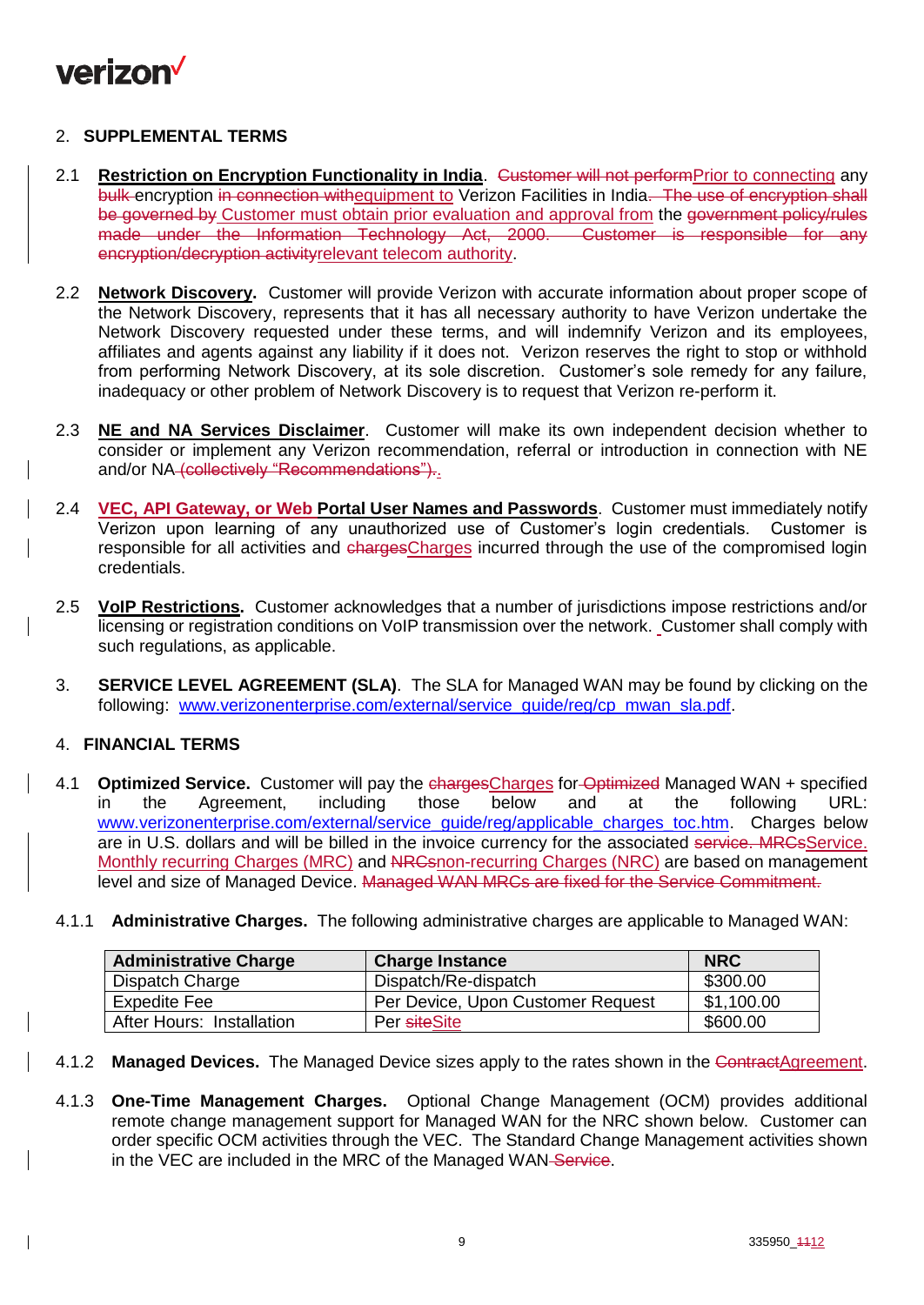

| Managed WAN Optional Change Management OCM Charges   |                                                             |            |  |
|------------------------------------------------------|-------------------------------------------------------------|------------|--|
| Change                                               | <b>Change Instance</b><br>(Charged per device unless noted) | <b>NRC</b> |  |
| After Hours: Changes                                 | Per request per siteSite                                    | \$600.00   |  |
| Implementation (Modify Existing) <sup>1,3</sup>      | Change per deviceManaged Device                             | \$50.00    |  |
| Design (Single Feature/Protocol) <sup>2</sup>        | Change per deviceManaged Device                             | \$250.00   |  |
| Design Plus (Multiple Feature/Protocol) <sup>2</sup> | Change per deviceManaged Device                             | \$400.00   |  |
| Engineering $-1$ Hour <sup>4</sup>                   | Per request and block of hours, 1 hour block                | \$300.00   |  |
| Engineering $-5$ Hours <sup>4</sup>                  | Per request and block of hours, 5 hour block                | \$1,375.00 |  |
| Engineering $-10$ Hours <sup>4</sup>                 | Per request and block of hours, 10 hour block               | \$2,500.00 |  |
| Engineering $-20$ Hours <sup>4</sup>                 | Per request and block of hours, 20 hour block               | \$4,500.00 |  |
| Engineering $-$ 40 Hours <sup>4</sup>                | Per request and block of hours, 40 hour block               | \$8,000.00 |  |

1. Implementation is used to modify existing features or protocols including the following: dynamic host configuration protocol (DHCP), IP network address translation, network routed protocol, MNSO IP address/subnet mask change, permanent virtual circuit (PVC) Change, routing protocol changes, switch VLAN, dynamic port/CAR, and VPN Tunnel.

- 2. Design and Design Plus is used for requests to evaluate or add single (Design) or multiple (Design Plus) new or changed features, protocols or applications/policies in the Customer Network, including the following: add DHCP, quality of service (QoS), network address translation (NAT) router configuration, traffic filter design, traffic shaping/queuing, applicationApplication Aware routingRrouting, and SD WAN.
- 3. Customer may create a new design at one siteSite by selecting Design/Design Plus to add the new feature(s) or protocol(s) and then replicate the design across other sitesSites by selecting Implementation for the remaining sitesSites.
- 4. Customer may select Engineering Hours and request additional Engineering OCM hours from time to time as needed. Verizon will track the number of hours spent per OCM request against the hours selected and will report remaining hours to Customer upon request.
- 4.1.4 **IP Addresses.** Verizon may use secondary IP addressing if Customer is using unregistered IP address space. If secondary IP addressing is not available, Customer must pay reasonable costs for a dedicated management domain or an IP proxy hardware solution. Additionally, Verizon may use border gateway protocol (BGP) routing used to access and monitor the Customer Network.
- 4.2 **Non-Optimized Service.** Customer will pay the chargesCharges for non-Optimized Managed WAN specified in the Agreement. In addition, online pricing for Managed WAN provided by a United States Verizon entity is atorganized in the U.S. [www.verizonenterprise.com/external/service\\_guide/reg/cp\\_managed\\_wan\\_services.htm.](http://www.verizonenterprise.com/external/service_guide/reg/cp_managed_wan_services.htm)
- 5. **DEFINITIONS**. The following definitions apply to Managed WAN, in addition to those identified in the Master Terms and the administrative chargeCharge definitions at the following URL [www.verizonenterprise.com/external/service\\_guide/reg/definitions\\_toc\\_2017DEC01.htm](http://www.verizonenterprise.com/external/service_guide/reg/definitions_toc_2017DEC01.htm)

| Term                              | <b>Definition</b>                                                                                                                                                                                                                                                                                                                                                                                                                                        |
|-----------------------------------|----------------------------------------------------------------------------------------------------------------------------------------------------------------------------------------------------------------------------------------------------------------------------------------------------------------------------------------------------------------------------------------------------------------------------------------------------------|
| Cloud-Controlled<br>Routing (CCR) | Cloud Infrastructure-controlled appliances at a Customer Site.                                                                                                                                                                                                                                                                                                                                                                                           |
| Cloud Infrastructure              | The Cloud Infrastructure consists of all cloud-hosted elements that are used<br>to provision and manage the architectural aspects of the system comprised<br>of the CCR and related equipment; such aspects to include security policies,<br>intrusion prevention signatures, and quality of service. Internet access<br>services, non-CCR equipment at the Customer Site, including other Managed<br>Devices, are not part of the Cloud Infrastructure. |
| Customer Edge (CE                 | Customer edge.                                                                                                                                                                                                                                                                                                                                                                                                                                           |
| <b>Customer Network</b>           | A collection of Managed Devices and the network they are connected to.                                                                                                                                                                                                                                                                                                                                                                                   |
| <b>Dispatch</b>                   | A Customer service request that results in Verizon going on to, or attempting<br>to go on to, a Customer Site.                                                                                                                                                                                                                                                                                                                                           |